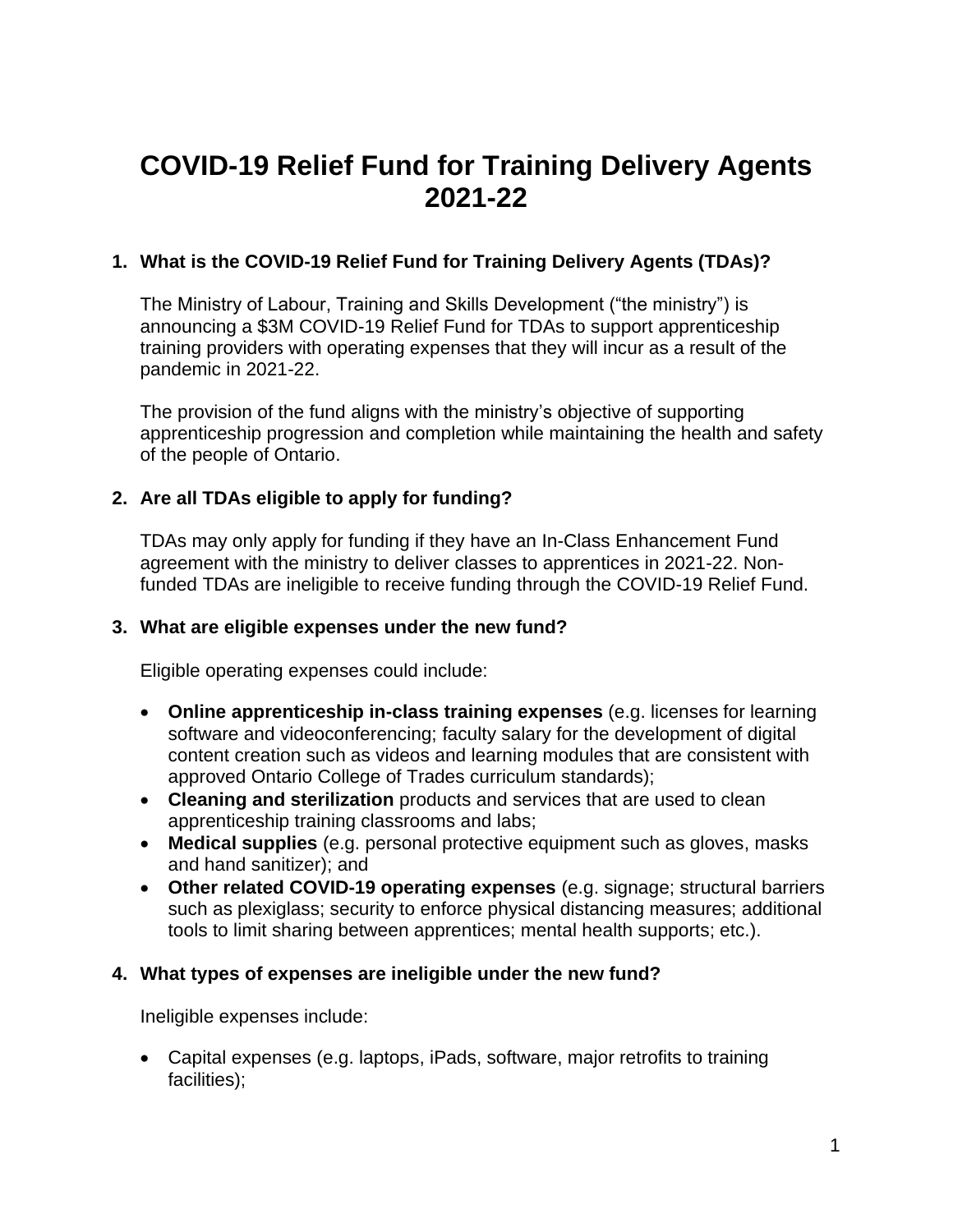- Expenses that have already been funded by other Government of Ontario programs and initiatives or are already covered in the TDA's In-Class Enhancement Fund agreement (e.g. faculty salary for the delivery of course curriculum, rental space, overhead); and
- Any costs that the service provider had planned to incur prior to COVID-19.

#### **5. Can TDAs request retroactive payment for COVID-19 related expenses that they have incurred prior to the release of the fund?**

TDAs may request payment for eligible COVID-19 expenses incurred between April 1, 2021 and March 31, 2022.

#### **6. What if a TDA requires digital supports such as laptops to support the transition to online learning?**

TDAs may speak with their local ministry office regarding amendments to their existing Apprenticeship Capital Grant (ACG) agreement for capital expenses related to set-up and delivery of online training.

The ACG can support the purchase of equipment to support alternate delivery methods for in-class training, such as online and/or simulated training, including:

- Purchase of online learning, simulator and/or virtual reality software;
- Purchase of videoconferencing equipment and software
- Purchase of hardware and software (e.g., servers, networking equipment) to operate Virtual Private Networks or other supports for online learning;
- Purchase of externally created digital content, such as training videos, learning modules, etc.;
- Purchase of hardware, such as laptops, videoconferencing equipment, equipment to support simulator/virtual reality training, etc.

# **7. How much can a TDA receive from the COVID-19 Relief Fund?**

Total funding requests may not exceed 3% of a TDA's 2021-22 maximum seat value as of April 1, 2021. Each TDA has received a memo from the ministry identifying their eligible amount. Approved requests will be followed by an amendment to a TDA's 2021-22 existing agreement in Service Provider (SP) Connect.

The 3% limit on funding requests ensures that every TDA has the potential to receive COVID-19 relief funding this fiscal year. The amount of eligible funding corresponds to the proportion of seats that is delivered by TDAs in 2021-22.

#### **8. Why is the budget for the 2021-22 COVID-19 Relief Fund less than in 2020-21?**

The \$3M budget allocation is based on the amount of COVID-19 relief funding that TDAs requested last fiscal, and the expectation that less funding will be needed in 2021-22 due to nonrecurring expenses. For example, TDAs that received funding for nonrecurring expenses last fiscal such as the installation of structural barriers in a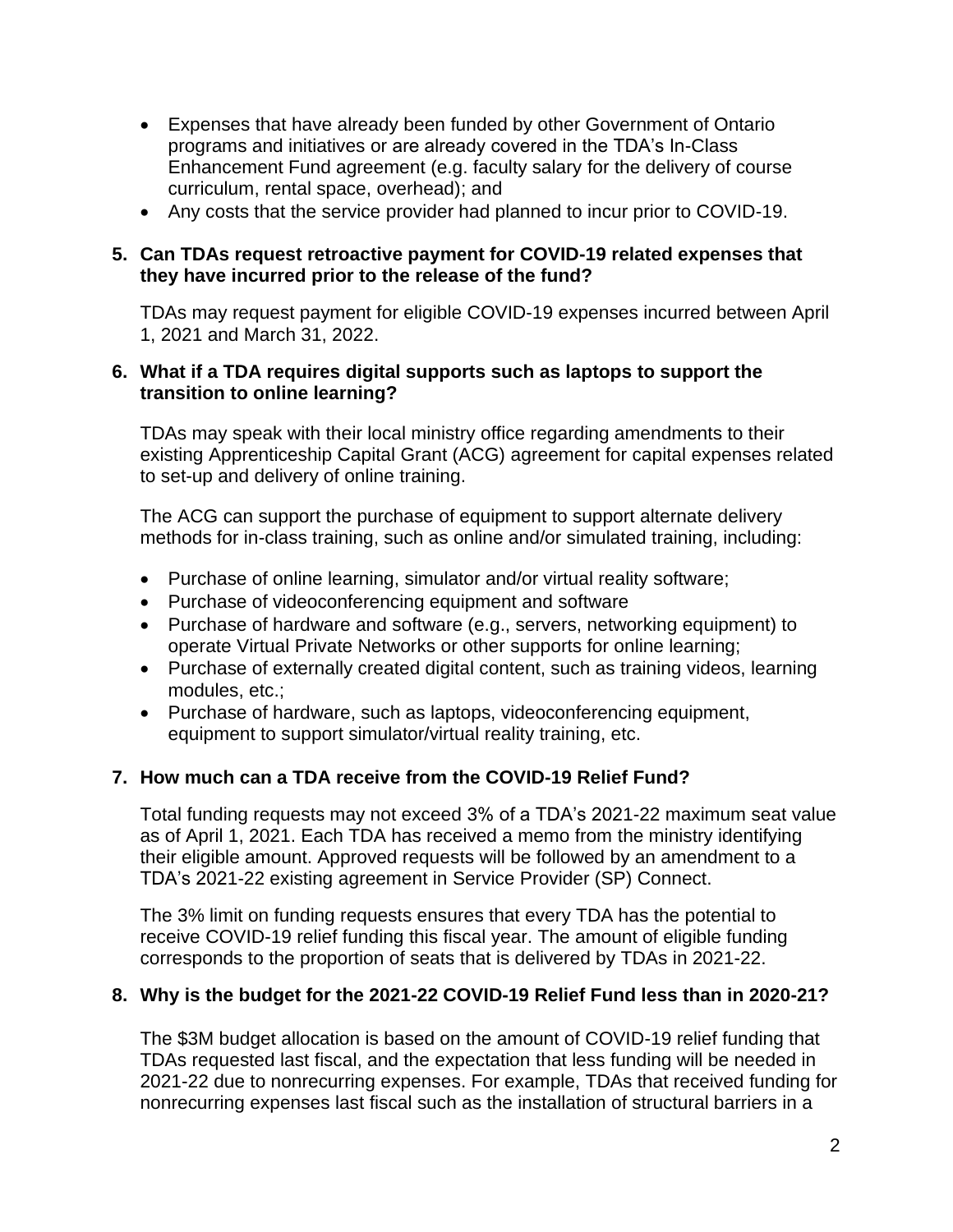lab or the development of digital content for a trade program, would not require funds for the same purpose again in 2021-22.

#### **9. Who should I contact if I have questions about the COVID-19 Relief Fund?**

TDAs should contact their Employment and Training Consultant if they have questions regarding the COVID-19 Relief Fund.

#### **10. Are there additional reporting requirements for TDAs that receive COVID relief funding?**

TDAs will be required to report on their COVID-19 relief funding using the Statement of Revenue and Expenditure Report in SP Connect by June 30, 2022. Additional reports could be specified from time to time.

## **11. How can I access the COVID-19 Relief Fund for TDAs?**

To request funds, a TDA must propose an allocation adjustment to the ministry in the EOIS SP Connect. More information on how to propose an allocation adjustment can be found in the EOIS [SP Connect Service Provider User Guide](https://www.myeois.tcu.gov.on.ca/wp-content/uploads/SP-Connect-SP-User-Guide-Chapter-2-Agreement-Management.pdf) (Chapter 2, [Section 2.7.1\).](https://www.myeois.tcu.gov.on.ca/wp-content/uploads/SP-Connect-SP-User-Guide-Chapter-2-Agreement-Management.pdf)

The deadline for TDAs to submit a funding request through SP Connect is December 31, 2021. TDAs should contact their Employment and Training Consultant if they need assistance with submitting an allocation adjustment in SP Connect.

## **12. Can a TDA resubmit an allocation adjustment if their first request was not approved? Can a TDA submit more than one request?**

Yes, TDAs may submit a revised allocation adjustment request to the ministry and may also submit more than one request. All requests must be submitted before the December 31, 2021 closing date.

#### **13. What if a TDA needs more than 3% of their total agreement value to implement health and safety measures?**

If needed, a TDA may submit an allocation adjustment in SP Connect later in the fiscal year to request to repurpose their in-class training underspending to support the implementation of health and safety measures. Allocation adjustment requests must be submitted in SP Connect no later than December 31, 2021.

## **14. What steps should a TDA take to complete a request for COVID-19 relief funding in SP Connect?**

1. A TDA may request an allocation adjustment under the Agreement tab, View Targets and Allocations in SP Connect.